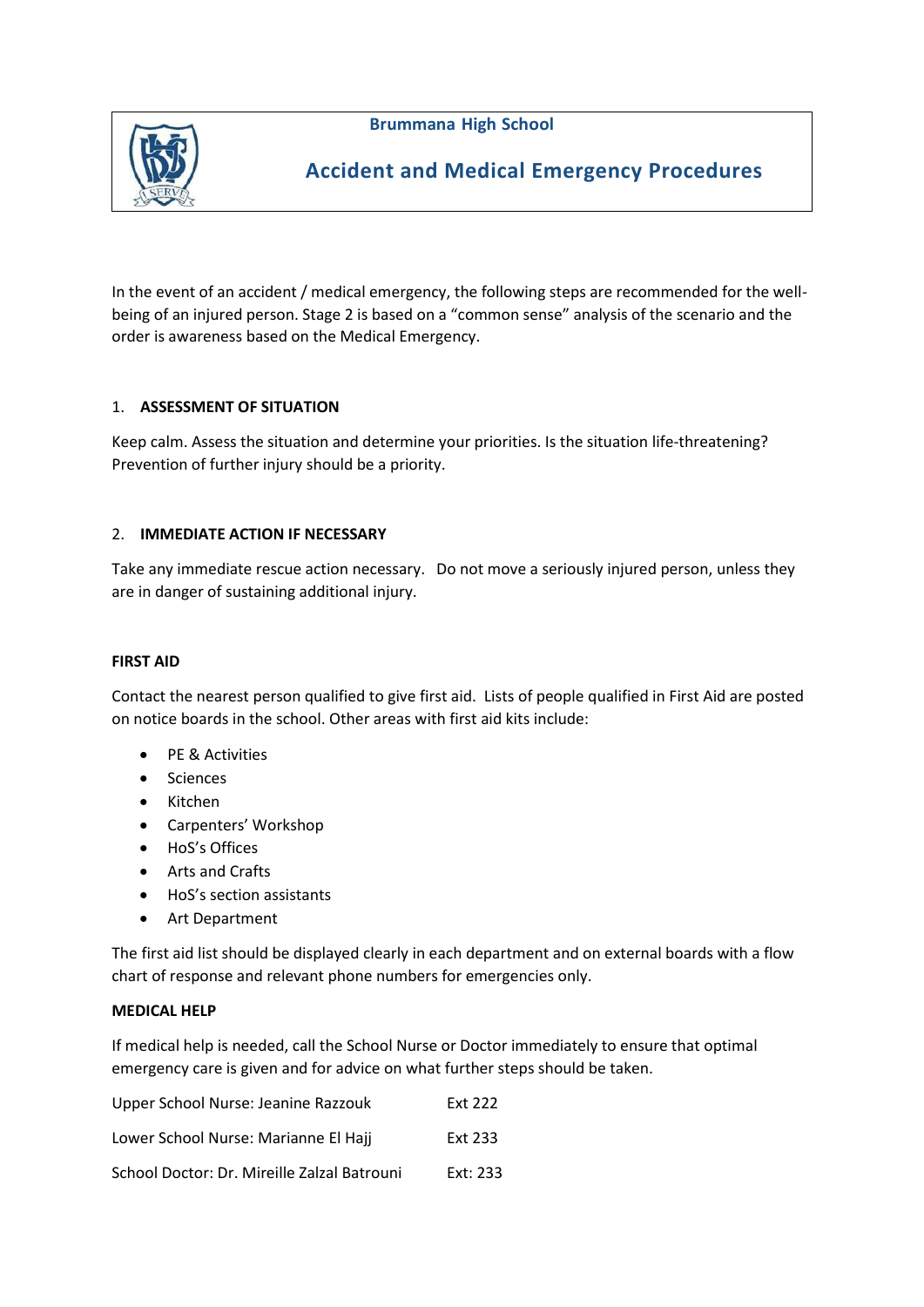#### Home: 04-960474

#### Private Clinic: 04-964073/963055

If for some reason the nurses / doctor are not responding, the HoS's assistant will take on the responsibility of contacting the nurses / doctor.

In an emergency the School Doctor will try to come immediately. If this is not possible, the doctor will assess the risk over the phone.

In simple cases the nurses will decide on sending the student to the hospital and inform the doctor. In more complex cases the nurse will make the decision if the doctor needs to be called.

## **The School Doctor should be informed of any hospitalization of a student.**

The HoS's assistant must be informed of the medical emergency. HoS's assistant will inform the HoS's, the Principal, and then the Bursar. The guard will be informed that an ambulance is on its way.

## 3. **STAY WITH THE PERSON**

After help has been summoned, stay with the person until the help arrives. Continue to evaluate the situation, and administer first aid treatment if necessary.

## 4. **HOSPITAL TREATMENT ‐ LIFE THREATENING EMERGENCY**

If in the nurse's/ doctor's opinion the emergency is life threatening arrange immediate transportation by private ambulance to the nearest hospital (the school will pay).

- 1. Call the Red Cross on 140 (24 hours a day).
- 2. Call the Civil Defence on 125 (24 hours a day
- 3. If a private ambulance service is the only choice, it must be called and the school will pay.

This service is offered by Bhannes Hospital, Alfred Abou Khalil at Sin el Fil. The telephone numbers are:

- o Bhannes Hospital: 04‐983770/1/2/3/4/5, 04‐982772/3/4, or 04‐986063 Ext 1114 (before 2 PM) and Ext 1212 (after 2 PM)
- o Alfred Abou Khalil, Sin el Fil 03‐648000, 03‐899353 from 08:00 to 19:00 except Sundays.
- o Bellevue Medical Ambulance: 01-68266 OR 1565

If options 1, 2 and 3 are not available, the parents, Principal and the Doctor will decide on the means of transport.

While emergency transportation is being arranged, the School Doctor or the School Nurse will notify the parents.

If the parents are with their child, and decide on a different means of transportation (e.g. by car), the school respects the right of the parents to do so at their own risk.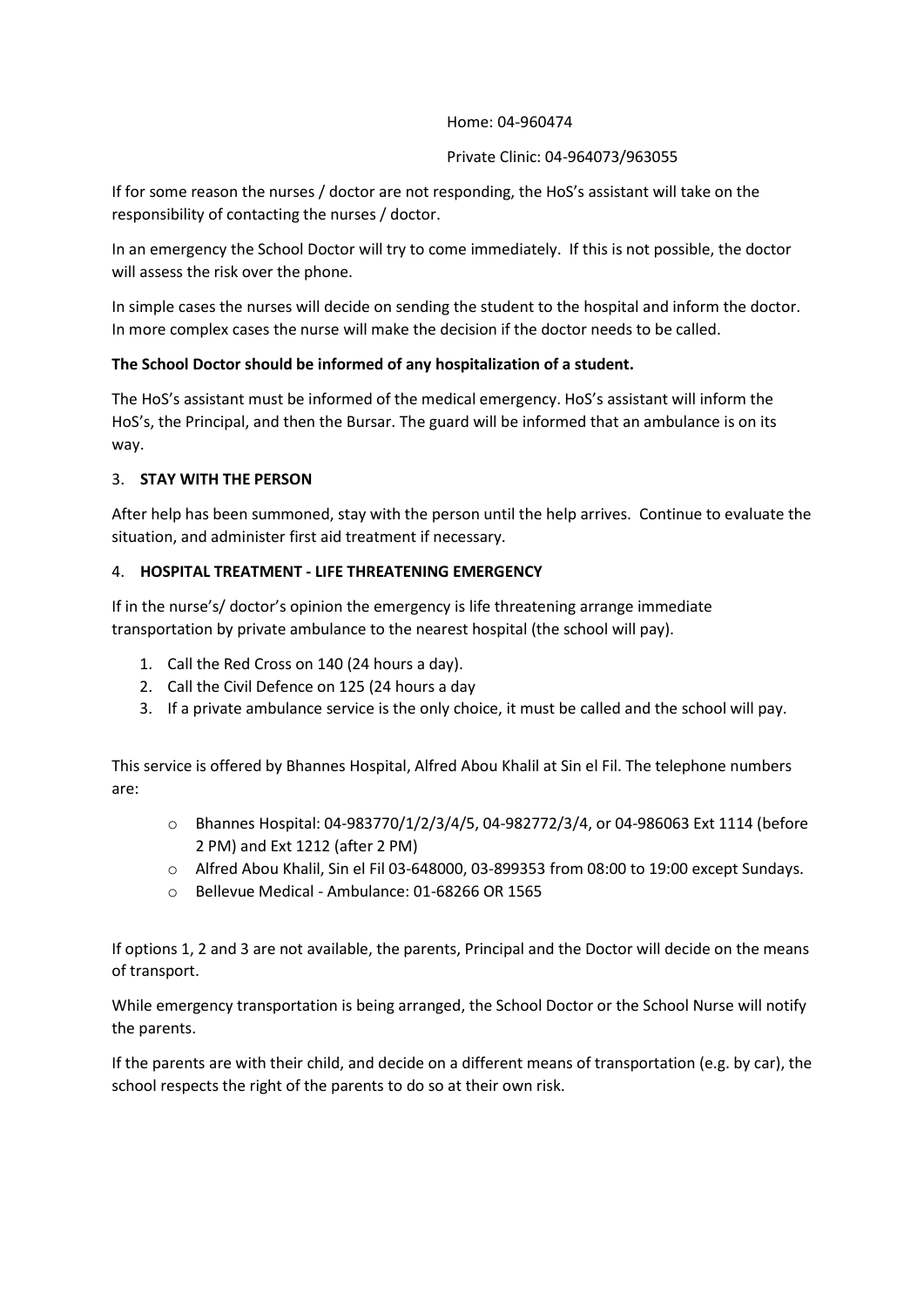## **5. HOSPITAL TREATMENT ‐ NON‐LIFE THREATENING EMERGENCY**

If in the doctor's opinion the emergency is non-life threatening, but requires hospital treatment, the School Doctor or the School Nurse will notify the parents immediately. The school nurse will accompany the student to the hospital. Parents / Guardians will go to the hospital to be with their child at such times to reassure them. They will meet the school nurse and doctor at the hospital Also, in some cases, parental consent is necessary for medical procedures.

If the parents are not available, the school will arrange transport to the Emergency Room of the nearest private hospital. If the emergency is in Brummana, the person will be taken to Bhannes Hospital or Bellvue Medical. If the parents wish to use another hospital, it will be their responsibility to arrange hospital admission and transport after meeting their child at the nearest medical facility that is used by the school. If the parents request a private ambulance, they will be required to bear the cost.

## *5.1. Students*

If a day or boarding student needs emergency hospital treatment, a parent/guardian or a Houseparent will be notified and asked to take the child to hospital.

- During school/summer camp hours if a parent/guardian or a Houseparent is unavailable to take the child to the hospital, the School Nurse will accompany the student until the parent/guardian or Houseparent arrives.
- After school/summer camp hours if a parent/guardian is unavailable to take their child to the hospital, the person supervising the activity, or a Houseparent for a boarder, or any available campus resident will arrange for a responsible adult to accompany the student until the parent/guardian arrives.
	- *5.2. Staff*

Relatives, friends, or colleagues are expected to accompany any staff member needing emergency hospital treatment. The School Nurse may accompany the member of staff during school hours, if no‐one else is available.

## **6. PAPERWORK NEEDED FOR HOSPITAL TREATMENT**

In case of an emergency, don't waste time trying to find the documents described below. The documents can be produced later.

Documents needed for emergency hospital treatment are:

- insurance card (students)
- ID card
- For workmen's compensation an insurance claim form (stamped with the school stamp by the Bursar or School Nurse).

Insurance claim forms are available from the School Nurse, the Chief Accountant, and as follows:

| Type of Insurance           | Claim Form From                                                                       |
|-----------------------------|---------------------------------------------------------------------------------------|
| Boarders' medical insurance | Houseparents                                                                          |
|                             | Workmen's compensation for teachers   Property Manager, Section (Trip First Aid Box), |
| and admin staff             | Nurses, Services Manager, Chief Accountant                                            |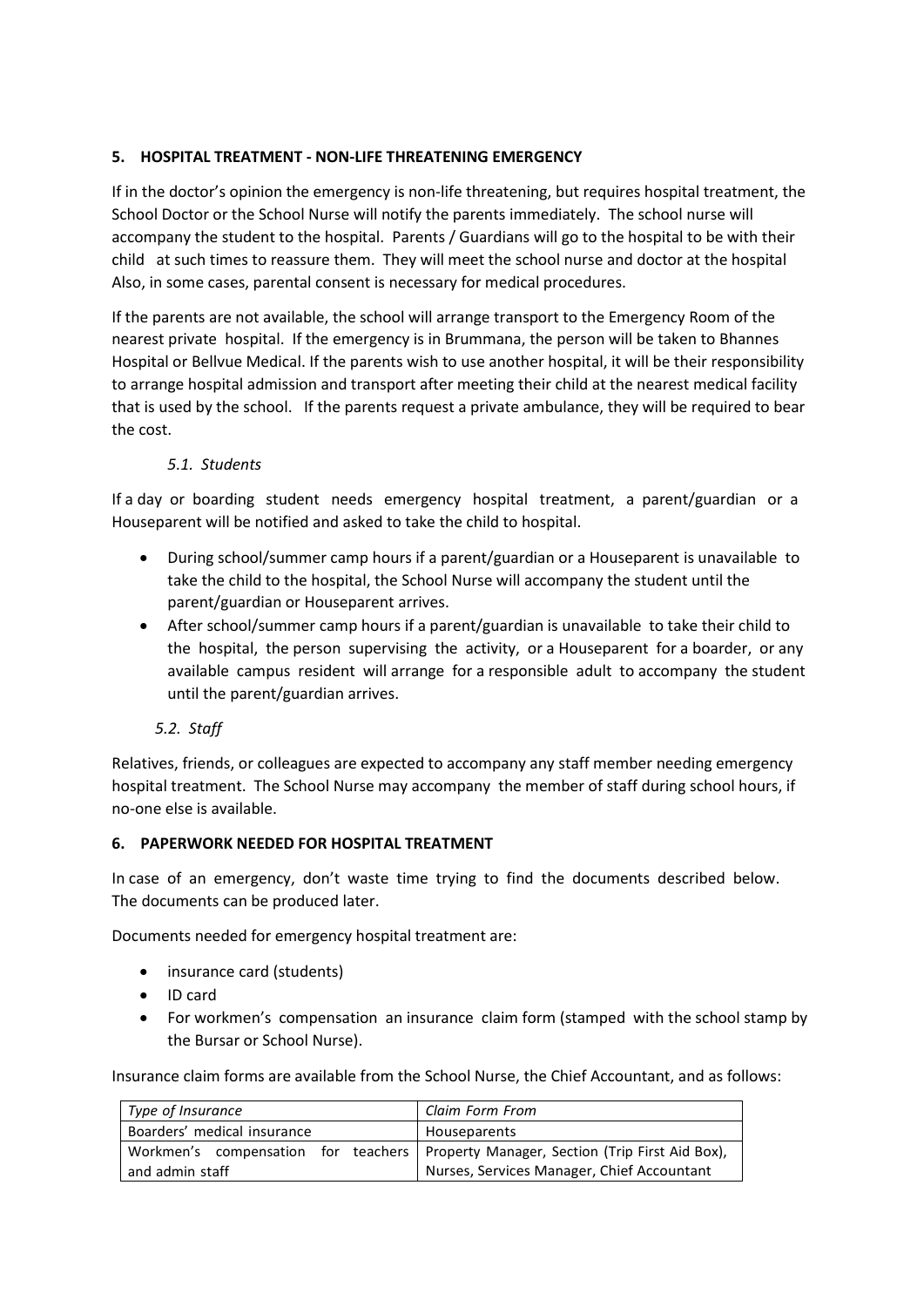| Workmen's compensation for workers | Property Manager, Services Manager |
|------------------------------------|------------------------------------|
|------------------------------------|------------------------------------|

#### 7. **PSYCHOLOGICAL FIRST AID**

In the immediate aftermath of an accident or disaster, almost everyone will find themselves unable to stop thinking about what happened. These are called intrusion or re-experiencing symptoms. They will also exhibit high levels of arousal. For most, fear, anxiety, re-experiencing, efforts to avoid reminders, and arousal symptoms, if present, will gradually decrease over time.

Some common stress reactions immediately after a disaster are:

- Emotional reactions: shock; fear; grief; anger; guilt; shame; feeling helpless; feeling numb, sadness
- Cognitive reactions: confusion, indecisiveness, worry, shortened attention span, trouble concentrating
- Physical reactions: tension, fatigue, edginess, bodily aches or pain, startling easily, racing heartbeat, nausea
- Interpersonal reactions: distrust, conflict, withdrawal, irritability, loss of intimacy, feeling rejected or abandoned

At the time of the incident, the following steps are recommended for the psychological well-being of the person:

Secondary: The counsellor is to be called to support students as required.

7.1. Promote calm

- Take people away from stressful situations or exposure to sights, sounds and smells of the emergency.
- Provide physical and emotional comfort. Personal contact is re‐assuring.
- Encourage people to talk about their feelings and listen to them, without forcing them to talk.
- Understand that there will be a range of reactions to disasters. There is no right or wrong way to feel. Reassure people that their feelings are normal.
- Be friendly and compassionate, even if people are being difficult.
- Offer accurate information about the disaster or trauma, current plans for insuring safety, and the relief efforts under way.
- Praise and recognize responsible behaviour.

#### 7.2. Promote connectedness

- Keep siblings together whenever possible post the incident
- Help establish contacts with support people (e.g. emergency services, teachers, family and friends)

#### 7.3. Promote help

 Offer practical help to people to address immediate needs and concerns e.g. advise them to calm down and breathe.